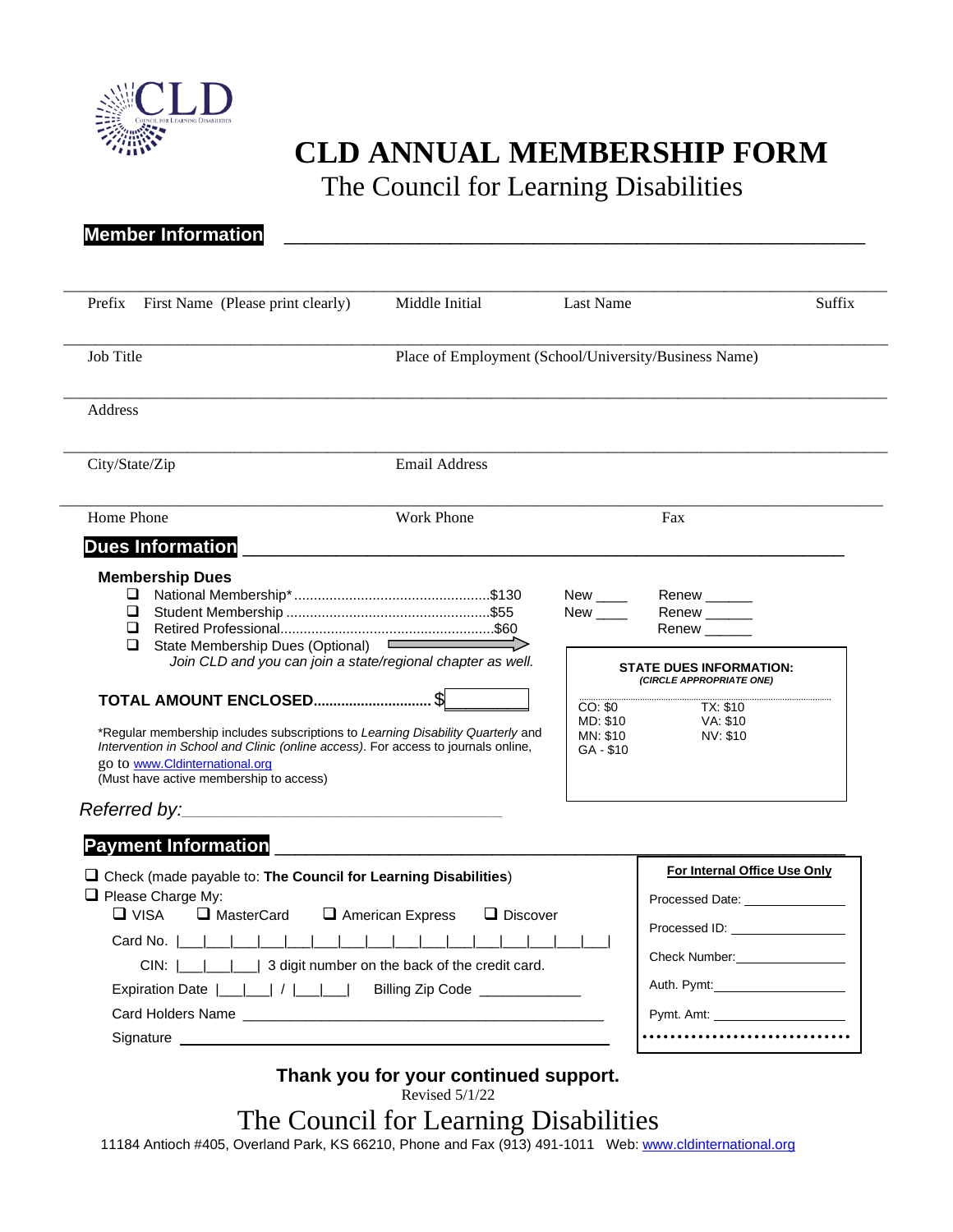Please help CLD maintain current information about you and your professional interests by completing the information below. Your

| participation in this survey assists CLD to better plan to meet our members' needs. |                                                 |                                                                                                                                                                                                                                          |                                          |  |  |
|-------------------------------------------------------------------------------------|-------------------------------------------------|------------------------------------------------------------------------------------------------------------------------------------------------------------------------------------------------------------------------------------------|------------------------------------------|--|--|
|                                                                                     | I. Occupation                                   | <b>** Disability Interests</b>                                                                                                                                                                                                           | X. Service to CLD                        |  |  |
|                                                                                     | $\Box$ Teacher-Special Education                | $\Box$ Learning Disabilities                                                                                                                                                                                                             | Are you interested in holding an         |  |  |
| □                                                                                   | <b>Teacher-General Education</b>                | $\Box$ Dyscalculia                                                                                                                                                                                                                       | elected office in:                       |  |  |
| П.                                                                                  | Para-Educator                                   | $\Box$ Dysgraphia                                                                                                                                                                                                                        | $\Box$ State/regional CLD Chapter        |  |  |
| $\Box$                                                                              | Administrator                                   | $\Box$ Dyslexia                                                                                                                                                                                                                          | □ National CLD                           |  |  |
| $\Box$                                                                              | <b>University Faculty</b>                       | $\Box$ ADD/ADHD                                                                                                                                                                                                                          |                                          |  |  |
| $\Box$                                                                              | Diagnostician                                   | $\Box$ Other                                                                                                                                                                                                                             | <b>XI. Organizational Interest</b>       |  |  |
| $\Box$                                                                              | Psychologist                                    |                                                                                                                                                                                                                                          | Are you interested in:                   |  |  |
| $\Box$                                                                              | School Counselor                                | <b>IV. Highest Degree Held</b>                                                                                                                                                                                                           | (a) Serving on a CLD                     |  |  |
|                                                                                     | Private Tutor                                   | $\Box$ High School                                                                                                                                                                                                                       | committee?(check preferences)            |  |  |
|                                                                                     | Consultant                                      | $\Box$ A.A. or A.S.                                                                                                                                                                                                                      | $\Box$ Bylaws & Rules                    |  |  |
|                                                                                     | Full-Time Student                               | $\Box$ B.A. or B.S.                                                                                                                                                                                                                      | $\Box$ Communications                    |  |  |
| $\Box$                                                                              |                                                 | $\Box$ M.A., M.S., or M.Ed.                                                                                                                                                                                                              | $\Box$ Conference Planning               |  |  |
|                                                                                     |                                                 | $\Box$ M.A., M.S., or M.Ed. + 30 hrs.                                                                                                                                                                                                    | $\Box$ Standards & Ethics                |  |  |
|                                                                                     | <b>II. Employment Setting</b>                   | $\Box$ Ed.D., Ph.D., or J.D.                                                                                                                                                                                                             | $\Box$ Liaison                           |  |  |
|                                                                                     | $\Box$ Preschool/Early Intervention             | $\Box$ Other                                                                                                                                                                                                                             | $\Box$ Research                          |  |  |
| $\Box$                                                                              | Public School - Elementary                      |                                                                                                                                                                                                                                          | $\Box$ Membership                        |  |  |
| $\Box$                                                                              | Public School - Secondary                       | V. How many years have you                                                                                                                                                                                                               | $\Box$ Diversity                         |  |  |
| $\Box$                                                                              | Private School - Elementary                     | been in the profession?                                                                                                                                                                                                                  | Technology<br>$\Box$                     |  |  |
| $\Box$                                                                              | Private School - Secondary                      | $\Box$ 0-5                                                                                                                                                                                                                               | $\Box$ Finance                           |  |  |
|                                                                                     | $\Box$ Postsecondary                            | $\Box$ 6 - 10                                                                                                                                                                                                                            | $\Box$ Leadership Development            |  |  |
| $\Box$                                                                              | College/University                              | $\Box$ 11 - 20                                                                                                                                                                                                                           | $\Box$ Professional Development          |  |  |
| $\Box$                                                                              | Private Practice                                | $\Box$ 20+                                                                                                                                                                                                                               | (b) Assisting with a regional or         |  |  |
| $\Box$                                                                              | <b>Residential Facility</b>                     |                                                                                                                                                                                                                                          | national conference in your area?        |  |  |
| $\Box$                                                                              | <b>State Department of Education</b>            | VI. Gender (optional)                                                                                                                                                                                                                    |                                          |  |  |
|                                                                                     |                                                 |                                                                                                                                                                                                                                          |                                          |  |  |
| $\Box$                                                                              | Other: $\qquad \qquad$                          |                                                                                                                                                                                                                                          | $\Box$ Yes<br>$\Box$ No                  |  |  |
|                                                                                     |                                                 | $\Box$ Female                                                                                                                                                                                                                            | (c) Helping to start a chapter in        |  |  |
|                                                                                     | <b>III.</b> Areas of Interest (please select no | $\Box$ Male                                                                                                                                                                                                                              | your area? $\Box$ Yes $\Box$ No          |  |  |
|                                                                                     | more than 3)                                    | VII. What subject matter would                                                                                                                                                                                                           |                                          |  |  |
| ⊔ -                                                                                 | Assessment                                      | you like to see addressed in                                                                                                                                                                                                             | <b>XII. Research</b>                     |  |  |
| $\Box$                                                                              | <b>Mathematics Instruction</b>                  | future webinars?                                                                                                                                                                                                                         | Please list research areas               |  |  |
|                                                                                     | $\Box$ Reading Instruction                      | (Note: We may continue to contact you                                                                                                                                                                                                    | (including Action Research) in           |  |  |
| $\Box$                                                                              | <b>Writing Instruction</b>                      | through multiple formats as appropriate)                                                                                                                                                                                                 | which you are engaged:                   |  |  |
|                                                                                     | Social Skills Instruction                       | 1.                                                                                                                                                                                                                                       |                                          |  |  |
| $\Box$                                                                              | <b>Student Motivation</b>                       | 2.                                                                                                                                                                                                                                       | $\frac{2}{\sqrt{2}}$                     |  |  |
|                                                                                     | Technology                                      |                                                                                                                                                                                                                                          | Thank you for taking the time            |  |  |
|                                                                                     | $\Box$ Classroom Management                     | VIII. Are you interested in                                                                                                                                                                                                              | to complete this survey and for          |  |  |
|                                                                                     | <b>Strategies</b>                               | receiving legislative updates if                                                                                                                                                                                                         | being a new or renewing CLD              |  |  |
| $\Box$                                                                              | <b>Inclusion Strategies</b>                     | CLD begins to provide them?                                                                                                                                                                                                              | member!                                  |  |  |
|                                                                                     | $\Box$ Learning Strategies                      | $\Box$ Yes<br>$\Box$ No                                                                                                                                                                                                                  |                                          |  |  |
|                                                                                     | $\Box$ Language Development                     |                                                                                                                                                                                                                                          |                                          |  |  |
| ⊔                                                                                   | Early Intervention                              | IX. Race/Ethnicity (optional)                                                                                                                                                                                                            |                                          |  |  |
| $\Box$                                                                              | Transition                                      | $\Box$ American Indian or Alaskan                                                                                                                                                                                                        |                                          |  |  |
|                                                                                     | <b>Alternative Education</b>                    | Native                                                                                                                                                                                                                                   |                                          |  |  |
| $\Box$                                                                              | Post-Secondary Services                         | African-American or Black<br>⊔                                                                                                                                                                                                           | <b>Council for Learning Disabilities</b> |  |  |
| $\Box$                                                                              | <b>Teacher Preparation</b>                      | Asian<br>□                                                                                                                                                                                                                               |                                          |  |  |
| $\Box$                                                                              | Legislative Action/Policy                       | Hispanic or Latino<br>$\Box$                                                                                                                                                                                                             |                                          |  |  |
| $\Box$                                                                              | <b>Parent Education</b>                         | Native Hawaiian or Other<br>П.                                                                                                                                                                                                           |                                          |  |  |
| $\Box$                                                                              | Collaboration                                   | Pacific Islander                                                                                                                                                                                                                         |                                          |  |  |
|                                                                                     | Other: $\sqrt{\frac{2}{1-\frac{1}{2}}$          | White<br>$\Box$                                                                                                                                                                                                                          |                                          |  |  |
|                                                                                     |                                                 | <b>Other</b> contracts the contract of the contract of the contract of the contract of the contract of the contract of the contract of the contract of the contract of the contract of the contract of the contract of the contract<br>□ |                                          |  |  |

**Council for Learning Disabilities Mission:** The Council for Learning Disabilities (CLD), an international organization composed of professionals who represent diverse disciplines, is committed to enhancing the education and quality of life for individuals with learning disabilities across the life span. CLD accomplishes this by promoting and disseminating evidence-based research and practices related to the education of individuals with